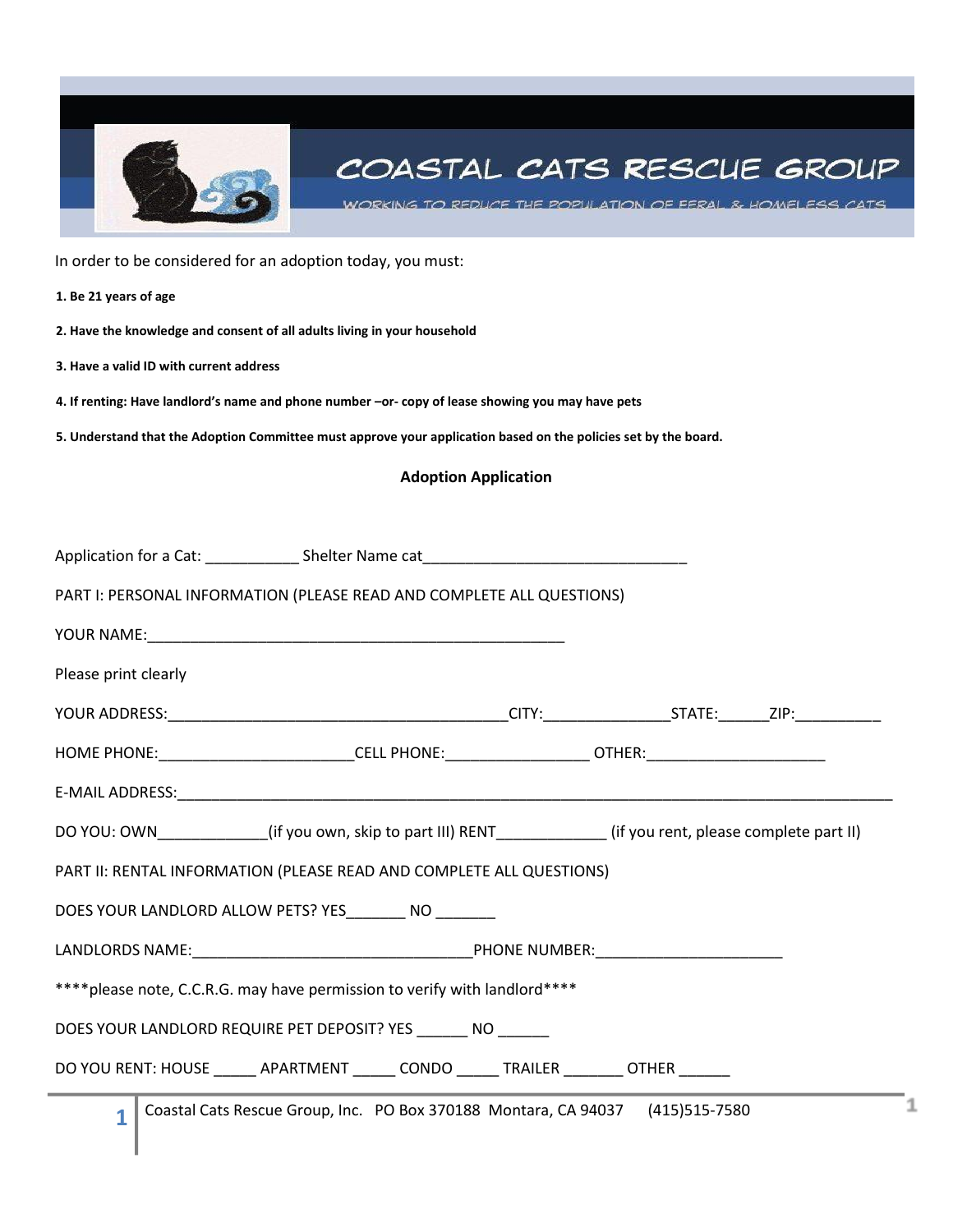## **Adoption Application Continued**

| PART III: INFORMATION ON WHERE YOUR PET WILL BE KEPT                                                  |
|-------------------------------------------------------------------------------------------------------|
| Where will your pet be kept during the day? (Please "X" all that apply)                               |
| INDOORS ________ OUTDOORS ________ PEN_______ CRATE _______                                           |
| BASEMENT _________ GARAGE ________ OTHER _______                                                      |
| Where will your pet be kept during the night?                                                         |
| INDOORS ________ OUTDOORS _______ PEN _______ CRATE _______                                           |
| BASEMENT ________ GARAGE ________ OTHER _______                                                       |
| Do you have a fenced yard? YES _________ NO ________ If Yes, What type ____________________________   |
| This pet will be without Human companionship for about _________hours/day, _______days/week           |
| PART IV: HOUSEHOLD INFORMATION                                                                        |
| Living in your household are: NUMBER OF ADULTS NUMBER OF CHILDEREN                                    |
|                                                                                                       |
| Is anyone in your family allergic to animals? YES ________ NO _______                                 |
| How many other pets are currently in your household? CATS _________DOGS _________OTHER _________      |
| What type(s) of pet do you own or have owned in the last 10 years?                                    |
| Name Type/Breed Age Sex Still Own?                                                                    |
|                                                                                                       |
|                                                                                                       |
|                                                                                                       |
| How                                                                                                   |
| much do you anticipate spending yearly to feed, vaccinate, license, and provide medical care for your |
| pet? ___________________                                                                              |
|                                                                                                       |
|                                                                                                       |

**2**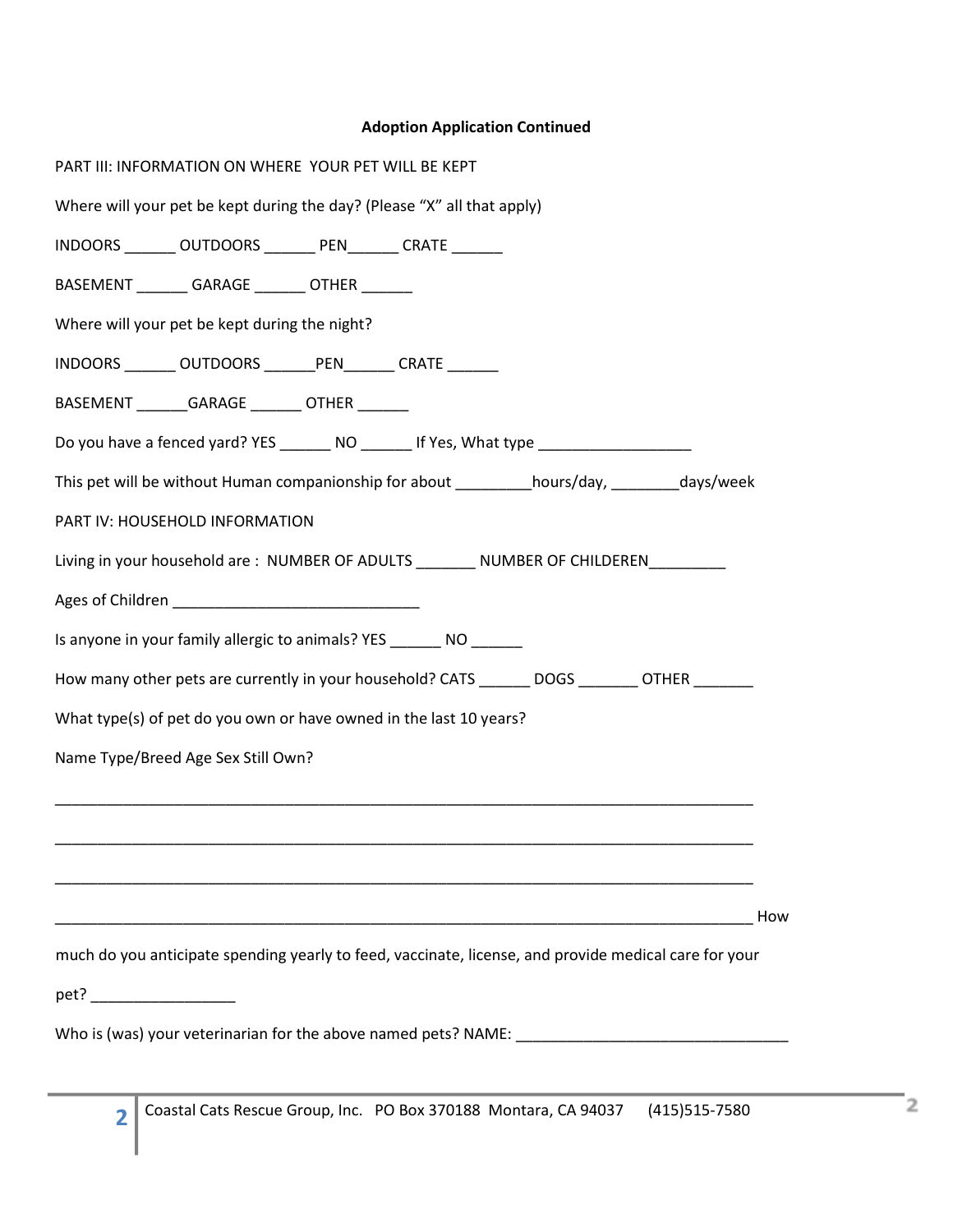|  |  | ADDRESS: |  |
|--|--|----------|--|
|--|--|----------|--|

#### **Application Continued**

Would you be willing to allow a representative from the shelter visit your home before the adoption is completed, and at a later date for a follow up visit? YES \_\_\_\_\_\_\_ NO \_\_\_\_\_\_ Are you aware that a cat can live 15 or more years? YES \_\_\_\_\_\_\_ NO \_\_\_\_\_\_ Have you adopted an animal from Coastal Cats Rescue Group Inc. before? YES \_\_\_\_\_\_ NO \_\_\_\_\_\_ It may take your new pet two or more weeks to adjust to its new home, especially if other pets are involved. Are you prepared to allow this much time? YES The NO What will you do with your pets if move in the future? I certify that the information I have given is true and that I recognize that any misrepresentation of the facts may result in my losing the privilege of adopting a pet. I authorize investigation of all statements on this application. I understand that this application is the property of Coastal Animal Rescue. I further understand this application goes to the adoption committee for approval and could take 3 to 5 days for a final decision to be made. A representative will notify either by phone or writing the decision of the committee. Sign Name **Date Sign Name Date Contract Contract Print Name Contract Contract Contract Contract Contract Contract Contract Contract Contract Contract Contract Contract Contract Contract Contract Contract Contract C** Adoption fees are Non-Refundable, unless there is a valid reason. Simply changing your mind is not a valid reason. So please think long and hard if you want to make this commitment. We will ALWAYS accept the animal back but remember pets are not disposable … they are a commitment for life.

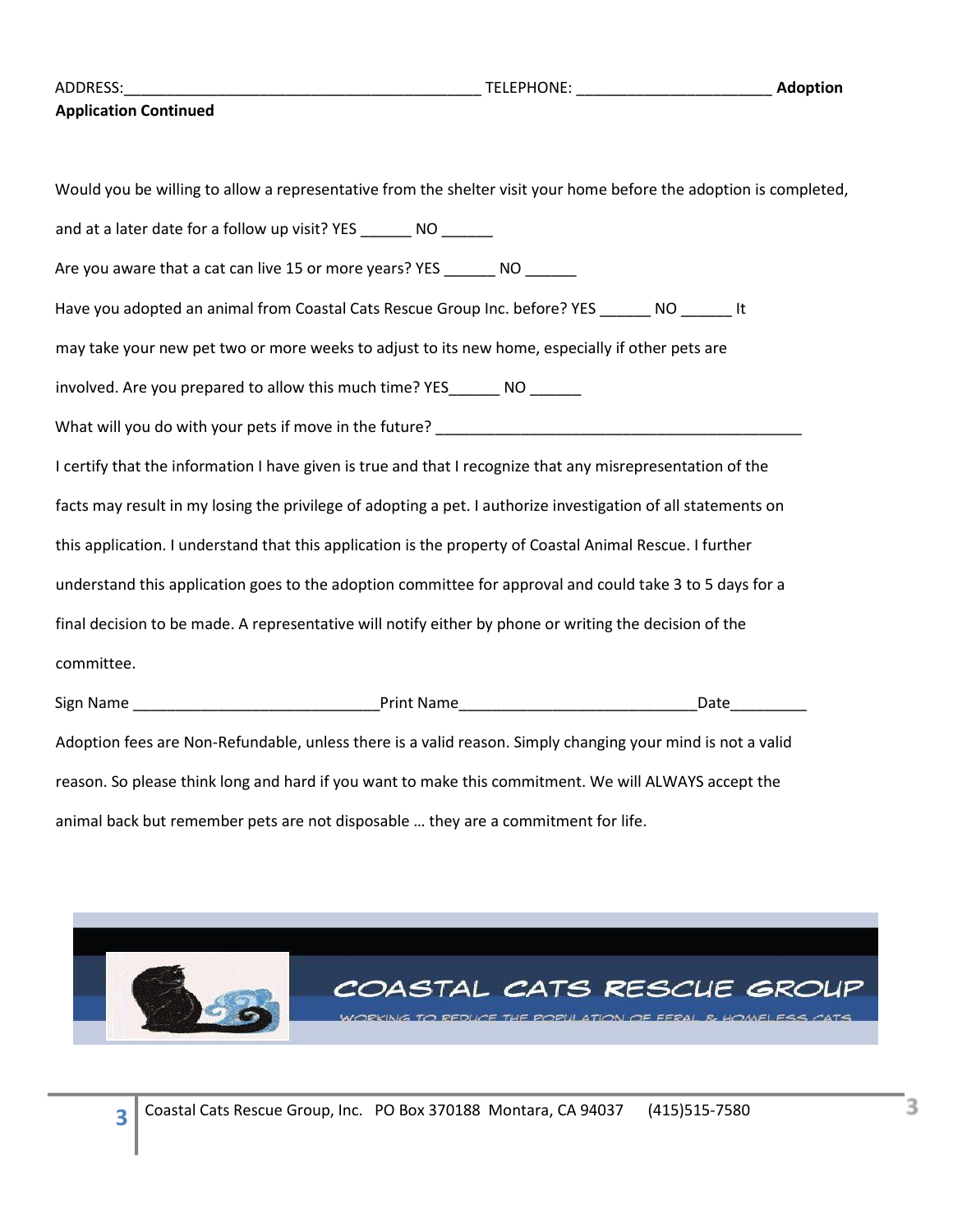## **ADOPTION AGREEMENT**

| I understand this pet's life depends on me as I adopt. An animal may live for 15 years or more. This Adoption                                                                                                                           |                                                                                                       |
|-----------------------------------------------------------------------------------------------------------------------------------------------------------------------------------------------------------------------------------------|-------------------------------------------------------------------------------------------------------|
| is to last the lifetime of this pet.                                                                                                                                                                                                    |                                                                                                       |
| THE UNDERSIGNED ADOPTER (NEW OWNER) AGREES TO THE FOLLOWING (INITIAL ALL STATEMENTS)                                                                                                                                                    |                                                                                                       |
| 1 To comply with all applicable laws, including city, county, and state laws.                                                                                                                                                           |                                                                                                       |
| 2 This pet will not be used for any experimental purposes.                                                                                                                                                                              |                                                                                                       |
| 3 This animal will be housed indoors only _______indoor/outdoor ______ outdoors only ______.                                                                                                                                            |                                                                                                       |
| 4 This animal will receive proper food, fresh water and appropriate medical attention _____                                                                                                                                             |                                                                                                       |
| 5 This animal will receive proper socialization and training as needed. ______                                                                                                                                                          |                                                                                                       |
| 6 Adopter understands that this animal may live 15 years or more and require medical care just like people do.                                                                                                                          |                                                                                                       |
| 7 That C.C.R.G. will be contacted in advance if the pet must be abandoned and will be returned to CCRG. _____                                                                                                                           |                                                                                                       |
| 8 That this pet comes with NO warranty as to health, temperament, future behavior, breed or appearance and that<br>C.C.R.G. IS NOT responsible should this pet bite, scratch or harm any animal, person, or property in any way. ______ |                                                                                                       |
| 9 That C.C.R.G. has the right to follow up on this adoption to physically check the pet's condition and this contract is<br>authorization to contact and speak you vet(s) and to receive copies of medical records from them.           |                                                                                                       |
| 10 That the pet will see a vet as indicated in the REQUIRED MEDICAL section below at the owners' expense.                                                                                                                               |                                                                                                       |
| NOT MET.                                                                                                                                                                                                                                | 11 THAT C.C.R.G. MAY RECLAIM THIS PET ON DEMAND AND WITHOUT REFUND IF ANY OF THE ABOVE CONDITIONS ARE |
| 12 If this animal shows any signs of illness shortly after adoption I understand that I MUST bring the animal to our<br>referred Veterinary Clinic for treatment at Nine Lives Foundation in Redwood City CA.                           |                                                                                                       |

IF I TAKE THE ANIMAL ANYWHERE ELSE FOR TREATMENT, I UNDERSTAND THAT ALL COSTS ARE MY RESPONSIBILITYAND NOT REFUNDABLE BY COASTAL CATS RESCUE GROUP. \_\_\_\_\_\_

# **ADOPTION AGREEMENT CONTINUED**

**4**